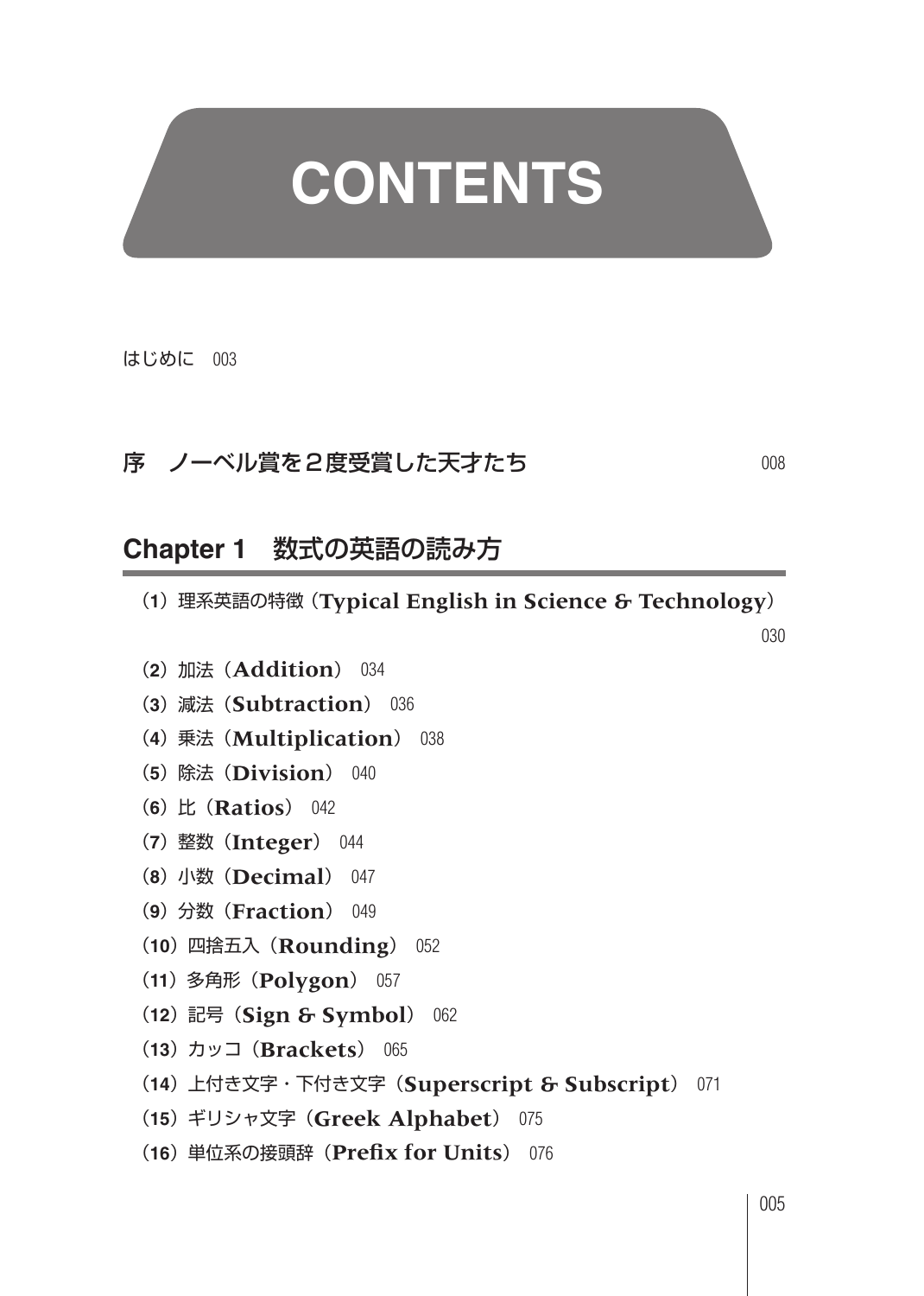- (**17**)数学的関係(**Mathematical Relationships**) 077
- (**18**)指数関数(**Exponential Function**) 082
- (**19**) **N** 乗根(**N-th Root**) 086
- (**20**)関数(**Function**) 088
- (**21**)平面図形(**Plane Figures**) 093
- (**22**)対数(**Logarithmic Function**) 095
- (**23**)三角関数(**Trigonometric Function**) 097
- (**24**)双曲線関数(**Hyperbolic Function**) 102
- (**25**)数列と級数(**Sequence & Series**) 106
- (**26**)ベクトル(**Vector**) 110
- (**27**)行列(**Matrix**) 114
- (**28**)順列と組み合わせ(**Permutation & Combination**) 119
- (**29**)微分(**Differential**) 121
- (**30**)積分(**Integral**) 126

## **Chapter 2** 物理・化学・生物・その他の基礎的な科学例文

- (**1**)元素・化合物(**Elements & Compounds**) 134
	- **1.** 原子(**Atom**) 134
	- **2.** 元素(**Elements**) 139
	- **3.** 材料科学(**Materials Science**) 142
	- **4.** 化学反応(**Chemical Reactions**) 146
	- **5.** 溶液の特性(**Properties of Solutions**) 149
	- **6.** 空気と酸素(**Air & Oxygen**) 152
	- **7.** 分析法(**Analytical Methods**) 156
	- **8.** 実験装置と方法(**Experimental Equipment & Methods**) 160
- (**2**)地球・宇宙(**The Earth & The Universe**) 163
	- **9.** 宇宙と太陽系(**The Universe & The Solar System**) 163
	- **10.** 地球(**The Earth**) 166